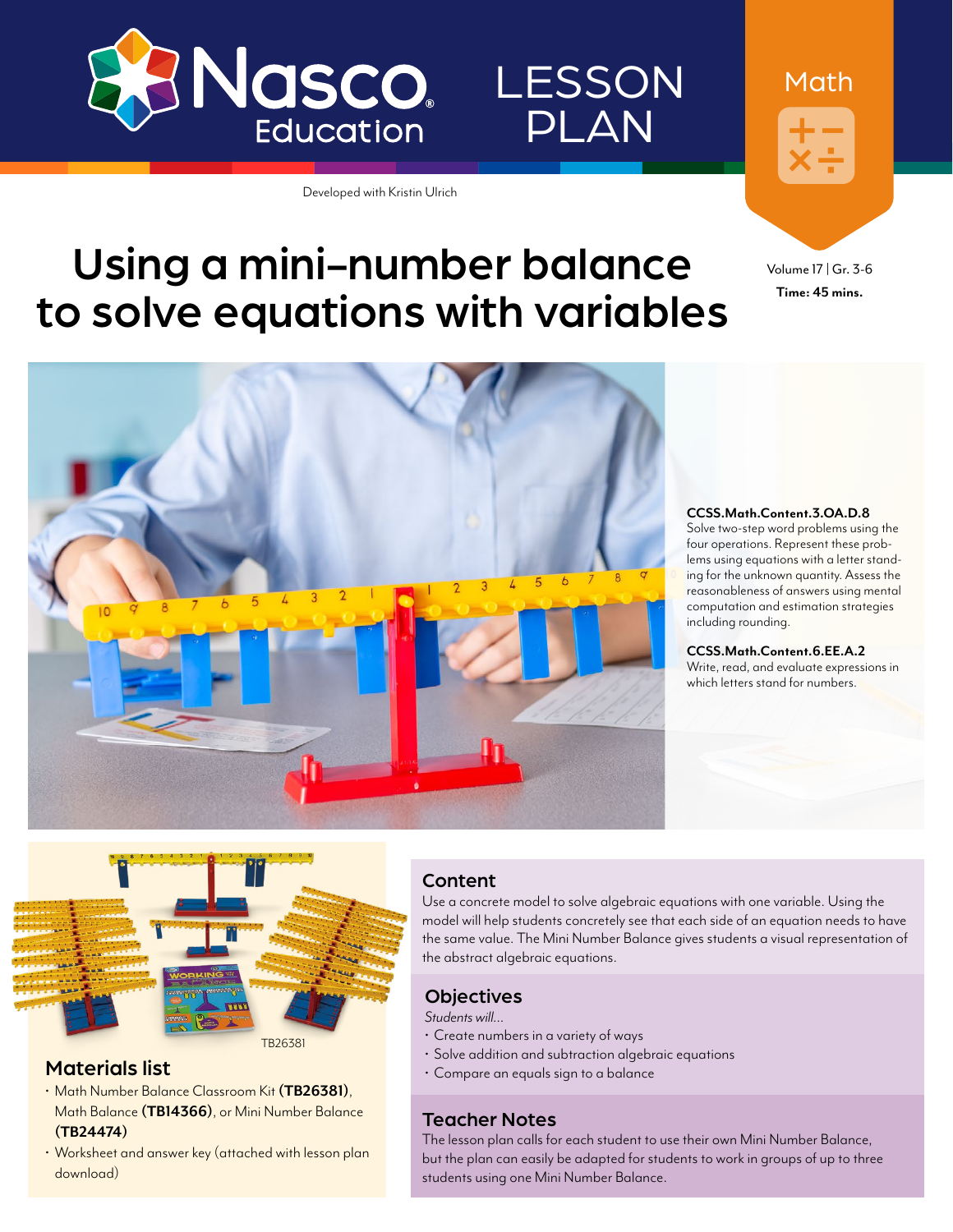### Introduction

- 1. Have students put a weight on the 7 on the right side of their balance. Ask why the balance drops to the right *(because the weight on the right side of the balance is not equal to the weight on the left side)* and what can be done to the left side of the balance to make both sides equal *(put a weight on the 7 on the left side)*.
- 2. Have students come up with ways to make the balance equal by putting two weights on the left side, then three weights, and finally four weights. For example, a student could put a weight on the 1 and the 6, two weights on the 2 and one weight on the 3, or one weight on the 1 and three weights on the 2. Students should be able to realize that there are many different ways to make the balance equal that don't include having the same number of weights on each side.
- Activity 1
- 3.Have students put 12 on the right side of the balance by putting a weight on the 2 and the 10. Give students a couple of minutes to write down all the ways they can come up with to make the balance equal. Be sure to tell them that they can use as many weights as they want. When a couple of minutes have passed, have students tell you what they came up with and record the results on the board.
- 4.Tell students that when solving equations, the equals sign can be thought of as a balance. When the equation is solved, whatever is on the left side of the equals sign will have the same exact value as whatever is on the right side of the equals sign. Relate this back to what students were just doing with their balance. They had 12 on one side, therefore they needed to add weights to the other side of the balance until the balance was equal and the weights added up to 12.



- 1. Write the problem **x + 7 = 21** on the board. If the equals sign can be thought of as the center of the balance, ask students what needs to go on first the left side of the balance *(7)*, then the right side of the balance *(21)*. The quickest way to make 21 on the balance is with two weights on the 10 and one weight on the 1.
- 2. To solve the problem, students need to change 21 so it includes a 7 in the makeup, since 7 is on the left side of the balance. Make 21 on the right side of the balance by placing three weights on the 7.
- 3. Once this is done, students should be able to see that if they add two more weights to the 7 on the left side, the balance will be equal. Have students do this, then ask what the total value of the two added weights is *(14)*. Have students replace the **x** in the problem with 14 and check to see if the answer works.
- 4. Write **a + 4 = 17** on the board. Students should put 4 on the left side of the balance and 17 on the right side. 17 can be made by placing a weight on the 10 and the 7.
- 5. The composition of the number 17 will need to be changed to include the number 4, since 4 is the number on the left side of the balance. Ask students how they can make the number 17 on the right side of the balance while using a 4 *(place a weight on the 10, the 3, and the 4)*.
- 6. Since both sides of the balance now have a weight on the 4, and the right side of the balance also had a weight added to the 10 and the 3, once students add a 10 and 3 to the left side of the balance, the balance will be equal. Students can now add up the added weights to get 13, which they should use to replace the **a** in the equation and check the equation to see if it is correct.
- 7. Review with students the steps they need to go through while solving each addition problem (these can be written on the board for reference):
	- 1. Set up the balance using the numbers given in the problem.
	- 2. Change the right side of the balance to include the number on the left.
	- 3. Determine what needs to be added to the left to make the sides of the balance equal.
	- 4. Make that number the value for the variable.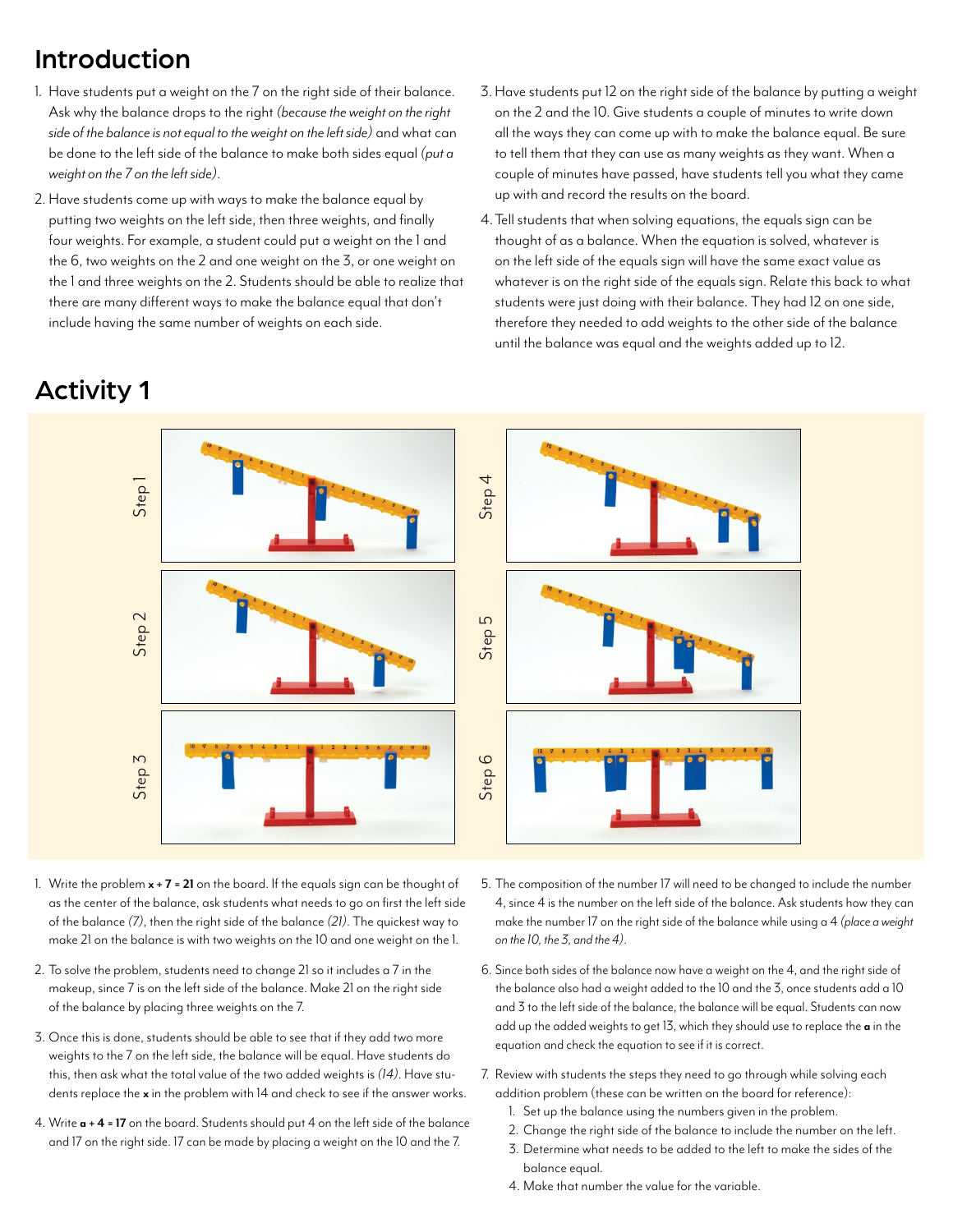### Checking for Understanding 1

Write  $\bf{k}$  + 9 = 32 on the board, then give students a few minutes to work on the problem on their own or in a small group. If students get stuck, spend time brainstorming as a group different ways to make 32 using a 9 or give students a sample set *(9 + 10 + 10 + 3)*. After students have had some time to work on the problem, ask the following questions:

- 1. When you started solving this problem, what did you do first? *(Put the 9 on the left side and the 32 on the right side of the balance.)*
- 2. How did you make 32? *(Put 3 weights on the 10 and one weight on the 2.)*
- 3. What did you do next? *(Change 32 on the right side to include a 9.)*
- 4. What set of numbers did you use? *(Students may have a variety of answers.*  Ask for different combinations to reinforce that there is not just one way to get to *the correct answer.)*
- 5. After you made 32 in your new way, what did you need to do? *(Add what was missing on the left side of the balance.)*
- 6. What was the total of the weights that you needed to add to the left? *(23)*
- 7. What is the value of the variable in this equation? *(23)*
- 8. What's the last step we need to work through? *(Plug 23 in for the variable to make sure the problem is correct.)*
- 9. 23 + 9 = 32. Is that a true statement? *(Yes.)*

### Activity 2



- 1. Write **x 9 = 16** on the board. Tell students that subtraction problems are solved differently than addition problems, and that the first difference is that they will hang the weight for 9 on the back of the left side of the balance instead of the front. This is to show that the problem is a subtraction problem. Students will set up the 16 on the right side of the balance as they would in addition, with a weight on the 10 and the 6 on the front part of the balance.
- 2. To get rid of the subtraction sign, instead of subtracting 9, students will add 9. To do so, they should move the weight from the 9 on the back of the balance to the 9 on the front. Since a change was made to the left side of the balance (equation), the same change must be made to the right side, so students should add a weight to the 9 on the front of the right side.
- 3. Looking at the balance, students should see that the right side has a weight on the 6 and the 10, and the left side does not. To make it even, they need to add a 6 and 10 to the left side. At this point, the equation has been changed from x –  $9 = 16$  to  $x = 6 + 9 + 10$ . Solving this equation will give students the total amount of mass that is on each side of the balance *(25)*. Students should now plug 25 in for the variable in the original equation to see if it is correct.
- 4. Write **y 13 = 7** on the board. Have students guide you in setting up the balance *(a weight should be hung on the 10 and the 3 on the back of the left side of the balance to make 13, and 7 should be hung on the front of the right side of the balance)*.
- 5. Next, students should tell you to add 13 to the left side of the balance to make the problem an addition problem. Remind them that to do this, they should move the weights that make up 13 from the back of the balance to the front. Students should now tell you that since they added 13 to the left side of the balance, 13 needs to be added to the right side of the balance.
- 6. Now, students will see that 7 is missing on the left side and that they should add 7, making the equation  $y = 3 + 7 + 10$ . When solving that equation, they should come up with 20, which should be plugged in for the variable in the original equation to make sure the equation is true.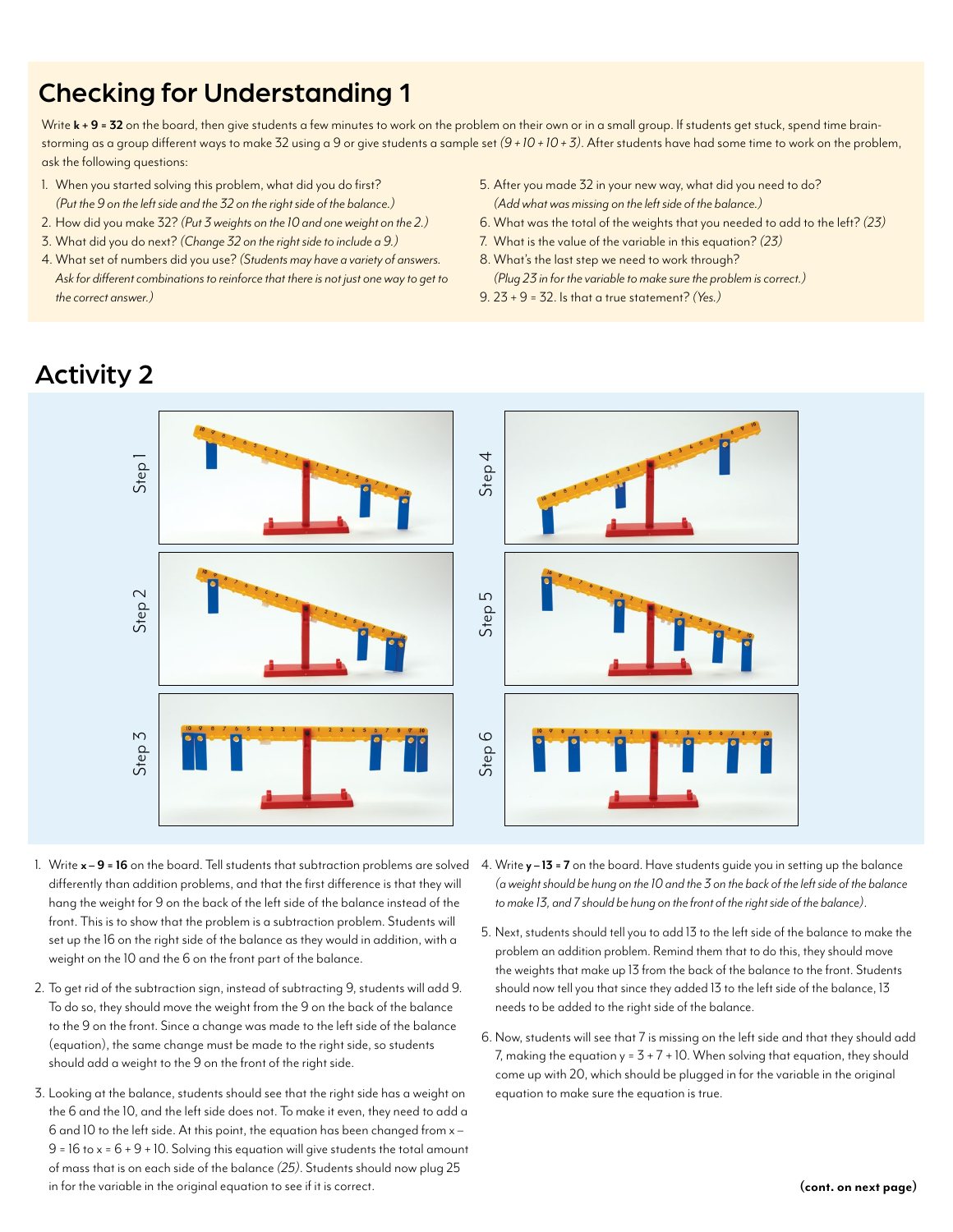# Activity 2 (cont.)

7. Review with students the steps they need to go through while solving each subtraction problem (these can be written on the board for reference):

- 1. Hang the number on the side with the variable on the back of the balance.
- 2. Hang the answer on the front of the other side of the balance.
- 3. Add to the variable side by moving the back number to the front.
- 4.Add the same amount to the other side of the balance.
- 5. Make both sides of the balance equal.
- 6. The amount of mass on either side of the balance is the correct answer.
- 7. Check your work by plugging the answer into the original equation.



# Checking for Understanding 2

- 1. Write **z 8 = 25** on the board. Give students a minute to set the equation up on their balance. Circulate to make sure they have done this correctly.
- 2. Tell students they have done the first two steps and that they should now do steps 3 and 4. Circulate to make sure students are doing these steps correctly.
- 3. Have students complete Step 3 from the review. Ask the students what they need to do to make both sides of the balance equal *(add 25 to the left side of the equation by adding a weight to 5 and two weights to 10)*.
- 4. Ask what the total amount of mass is on each side of the balance *(33)*.
- 5. Have students check their work, then ask if 33 8 = 25 is a true statement *(yes)*.
- 6. Hand out the worksheet. Remind students as you do so that their goal is to make sure their balance is even on both sides.







### Intervention

• If students are struggling with the steps required to solve the different types of equations, teach the addition equations during a separate lesson than the subtraction equations. In doing this, students will get a firm grasp of the steps required to solve both. They then may even be able to work on more challenging problems in that particular discipline.

### Extension

• Have students create their own problems and challenge their friends. They could also create word problems that correlate with each of the given equations.



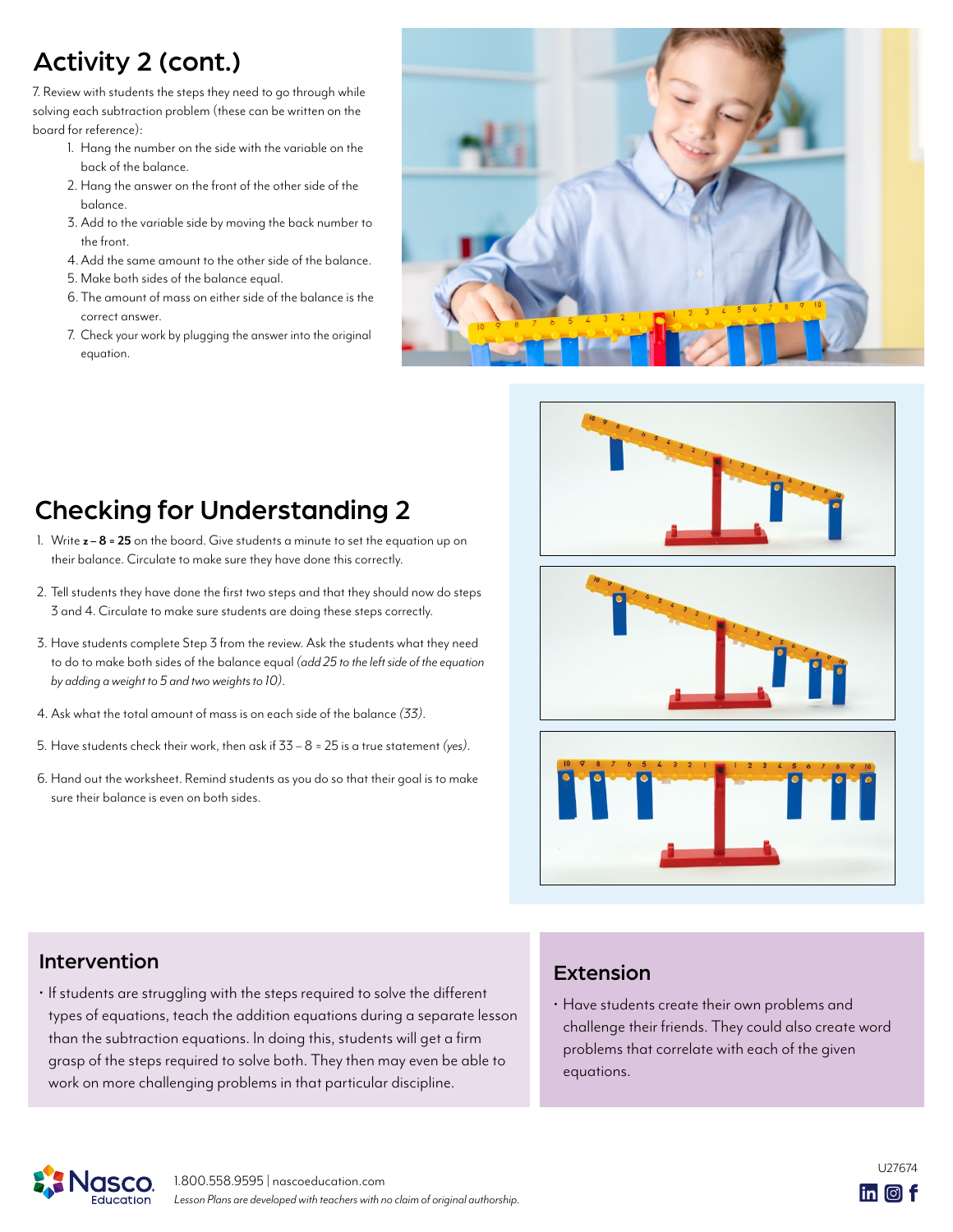## Using a mini number balance to solve equations with variables — worksheet

Volume 17

Name: \_\_\_\_\_\_\_\_\_\_\_\_\_\_\_\_\_\_\_\_\_\_\_\_\_\_\_\_\_\_\_\_\_\_\_ Date: \_\_\_\_\_\_\_\_\_\_\_\_\_\_\_\_\_\_\_\_\_\_\_\_\_\_\_\_\_\_\_\_\_\_\_\_

**Directions:** Use the Mini Number Balance to solve each equation. In the first box, draw what your balance looks like when you've solved the problem. In the second box, check your work.

|     | Equation      | What My Balance Looked Like | My Checked Work |
|-----|---------------|-----------------------------|-----------------|
| 1.  | $p + 12 = 27$ |                             |                 |
| 2.  | $t + 17 = 23$ |                             |                 |
| 3.  | $f + 9 = 42$  |                             |                 |
| 4.  | $m + 14 = 51$ |                             |                 |
| 5.  | $k + 8 = 47$  |                             |                 |
| 6.  | $g - 7 = 19$  |                             |                 |
| 7.  | $r - 5 = 38$  |                             |                 |
| 8.  | $y - 16 = 27$ |                             |                 |
| 9.  | $p - 15 = 25$ |                             |                 |
| 10. | $a - 13 = 46$ |                             |                 |